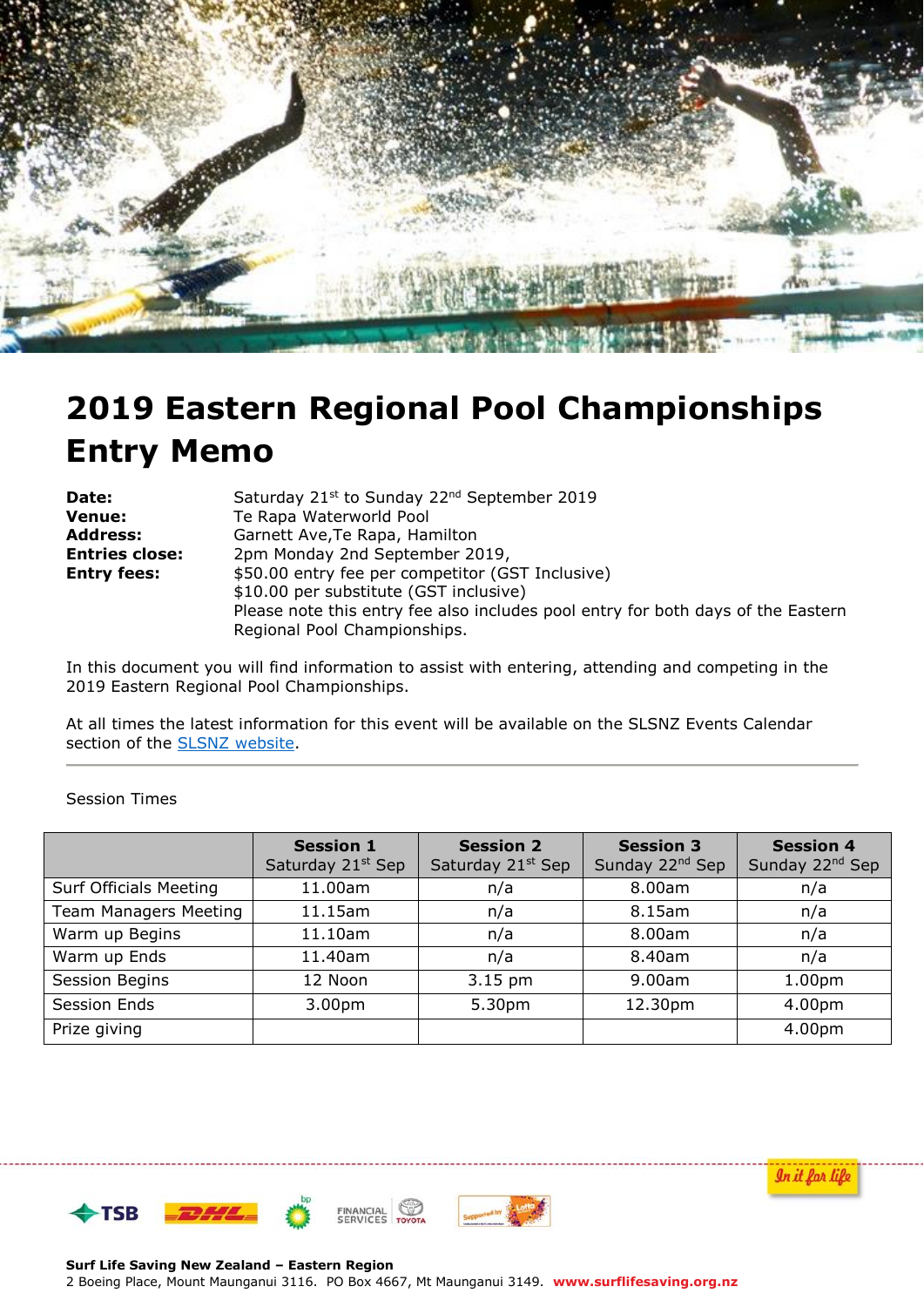#### **Event Entry Process**

Entries are made by using the SLSNZ Online Event Entry System.

To access the EnterNow system please follow this link and use your club allocated password details as sent to the club administrators.<http://slsnz.enternow.co.nz/enternow-app/slsnz>

#### **Please note:**

- **Entries Close:** 2pm Monday 2nd September 2019
- **Late Entries:** There will be no late entries permitted.
- **Team Manager's contact** details must be updated on the online system to ensure that the relevant person receives all updated information directly. Failure to list a team manager may mean that you will miss out on vital information.
- **Entering Teams:** You must enter the required number of people as specified for team events otherwise your entry in that event will not be accepted. This will be shown as an incomplete entry as per below:

| <b>RELAYS</b>    |                                        |               |
|------------------|----------------------------------------|---------------|
| <b>NAME</b>      | <b>EVENT</b>                           | <b>STATUS</b> |
| North Beach SLSC | Open Boys - 200 Open 4x50 Medley Relay | Incomple      |

- *We appeal to clubs to only enter athletes in events that they intend on competing in*.
- Individual and Team Scratching's for **Session One** must be emailed to the Event Manager by 5pm Friday afternoon so as they can be entered into 'Meet Manager' and not cause a delay to the start of the event on Saturday Morning.
- All Scratching's for all subsequent Sessions must be handed in by the start of the previous Session. Session Three Scratching's are to be handed in by 5pm Saturday afternoon.
- Athletes or Teams that have not entered a Scratching form, and then do not show up at Marshalling are deemed to be a **NO SHOW**. As 'No Shows' cause large delays in marshalling and heat reorganising, **WE WILL BE CHARGING CLUBS A FEE OF \$10 PER ATHLETE/TEAM THAT ARE DEEMED TO BE A NO SHOW AT MARSHALLING.**

All entry fees will be calculated via the online entry system following the close of entries and your club will be invoiced directly. The entry system allows clubs to download a quote for the event to use as reference which can be found at the bottom of the event entry page.

## **Eligibility of Competitors:**

This competition is open to any SLSNZ affiliated club. Without the following details your members will not be eligible to compete nor will they be able to be entered through the online entry system. SLSNZ reserve the right to limit the number of competitors per event.

- 1. Current Members (i.e. must not be stored in the 'Last Season Members' or 'Historical Members' folder on the PAM Database).
- 2. Have a DOB recorded on the PAM Database.
- 3. Have a PRIMARY membership with the club they intend to compete for (membership status displayed in the 'Membership' tab of the individual in the Database)
- 4. Team substitutes must be registered in some capacity in the event using the substitution event entry name.

#### **Please Note:**

- It is not a requirement of the event that competitors hold the Surf Lifeguard Award.
- All competitors, including possible substitutes, are to have met all of the eligibility criteria outlined above by the close of entries.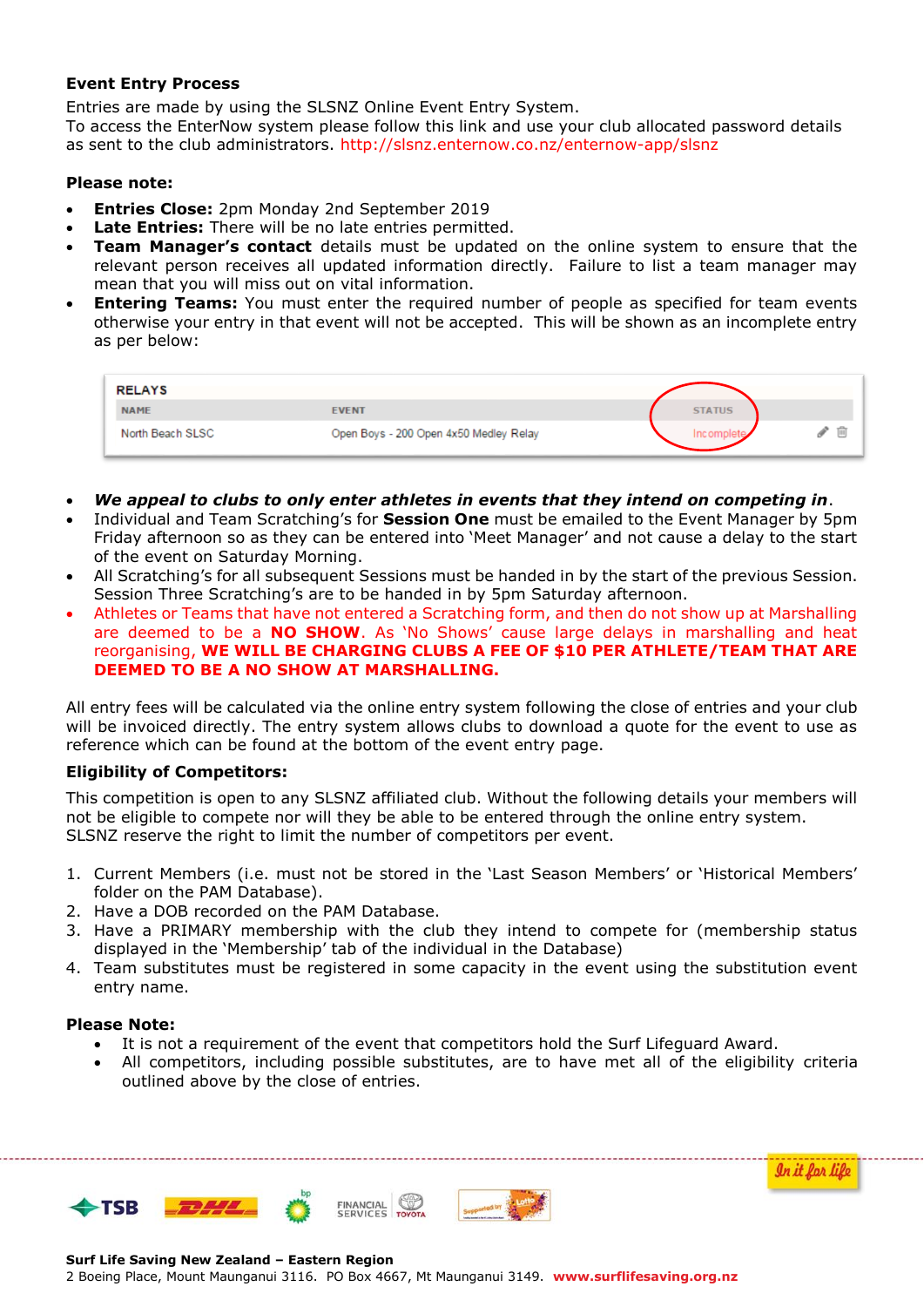# **Age:**

The NZ Pool Events programme are scheduled before the Beach based events for the current season and therefore a competitor's age group is determined by their age as at midnight on 30th September 2019. This is to allow athletes to remain in the same age group for the entire season. For example, if you are 14 on the 30th of September 2019, you are not eligible to race in the U14 age group and will be in the U16 age group.

# **Please Note:**

- 1. All competitors must be aged at least 10 years old before midnight 30th September 2019 to be eligible to compete in the Swim Championships.
- 2. Masters must be aged 30 years or older before midnight 30<sup>th</sup> September 2019 to be eligible to compete in that age group.
- 3. Competitors (individual and team events) may compete in age groups as detailed below:
	- U12 may compete in U12, U14 events, U16, U19 and Open events
	- U14 may compete in U14 events, U16, U19 and Open events
	- U16 may compete in U16, U19 and Open events
	- U19 may compete in U19 and Open events
	- Open can only compete in Open events
	- Masters may compete in Masters and Open events
- 4. **Competitors can only compete in any event once** (individual and team events), this includes Masters athletes. For example an U19 competitor wishing to compete in the 50m with Fins must choose either the U19 or Open event, not both. The patient for the line throw in the U19 age group cannot become the 'rescuer' or 'patient' in the Open age group.
- 5. The 50m obstacle swim has been classified as the same event as the 100m obstacle swim. This means that U12 athletes can only enter one of these events – either their own age group, or they can choose to swim up in a 100m obstacle swim but not both.
- 6. U12 and U14 competitors may not compete in any manikin event.
- 7. U12 and U14 competitors may not compete in any Line Throw event.
- 8. Although the way has been paved for U14 competitors to compete up in a number of events coaches and team managers are encouraged to use their discretion with regards to this ruling and take into account the welfare of their athletes.

## **Team Substitutes:**

In some instances clubs have to substitute members for their team events which can be problematic if the person who is the substitute is not competing in any other event. Therefore any potential substitutes (who are not already competing) must be entered into the Substitutes event. This is to allow fairness to all by ensuring that all eligibility criteria are met.

#### Please Note:

Event substitutes are charged \$10.00 entry fee per competitor (GST inclusive).

Individual entries cannot be substituted for by another competitor; only team entries as outlined in the Surf Sport Competition Manual.

## **Officials**

We have had a good response from Club Officials to attend the ER Pool Champs. If we require any additional Officials we will implement the Ratio Policy based on attendance numbers as is needed.

## **Time Keepers**

A large number of time keepers are required to ensure the successful running of the Eastern Regional Championships. As such, each competing club will be required to supply timekeepers during some if not all of the sessions. On close of entries clubs will be emailed the exact session times and the number of time keepers they will require. We require a total of 40 timekeepers to cover all sessions. The number your club will require will be based on total number of entries that your club has. The timetable included with this mail out was based on last year's entries to give you an indication of what your requirement may be.

In it far life

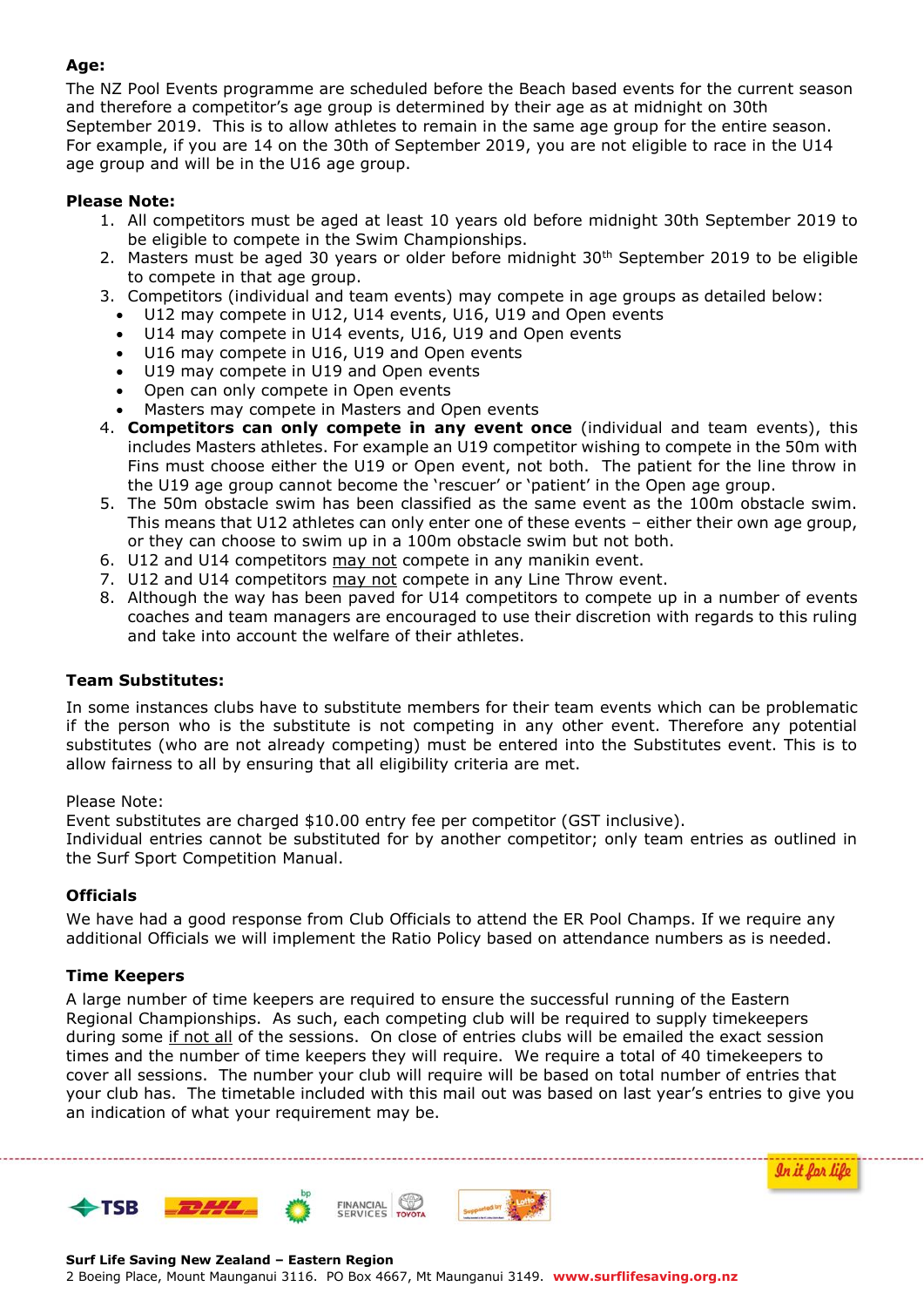## **Event Rules and Events Contested:**

Please visit the [SLSNZ website](https://www.surflifesaving.org.nz/sport/sport-documents-library/sport-rules) for a copy of the NZ Pool Competition Manual which contains detailed information about the rules and the events that will be contested at the 2019 event. At this stage the 2019 Eastern Regional Pool Championships will be conducted under the rules as published in the NZ Pool Competition Manual, 50m Pool (July 2019 update). This manual is based upon the International Life Saving (ILS) World Championship Rules.

## **Masters Events and Points**

Masters events have been added, with 10 year age categories (30-39, 40-49, 50+) with all Masters Points contributing towards overall Club totals.

#### **Points Score:**

The following points will be awarded for all Surf Life Saving events for the purpose of awarding top club honours.

- a. Individual Event points awarded are: 3 points for first, 2 points for second, 1 point for third
- b. Team Event points awarded are: 5 points for first, 3 points for second, 1 point for third

## **Ribbons and Medal Presentation:**

Ribbons will be awarded to all place getters in all U11, U12, U13, U14 events. To save time, speed up the programme, and allow the athletes and everyone else involved to get their required breaks, at the end of each session ribbons will be placed in a set of cubby holes provided for each club attending.

Medals will be awarded to the top overall Male and Female athletes in each Age Category at the conclusion of racing on Sunday afternoon.

From this point forward, information will only be sent to those listed as the Team Manager on Entry Spreadsheet; however the latest information will also be available on the NZ Events Calendar section of the [SLSNZ website.](https://www.surflifesaving.org.nz/calendar/2019/september/eastern-region-pool-championships)

Please do not hesitate to contact me if you have any questions or queries regarding this event. We look forward to seeing you all at the event.

Kind regards,

Mark Inglis Sport Manager – Eastern Region Surf Life Saving New Zealand

t 07 574 2061

- m 0274 571 021
- e Mark.inglis@surflifesaving.org.nz

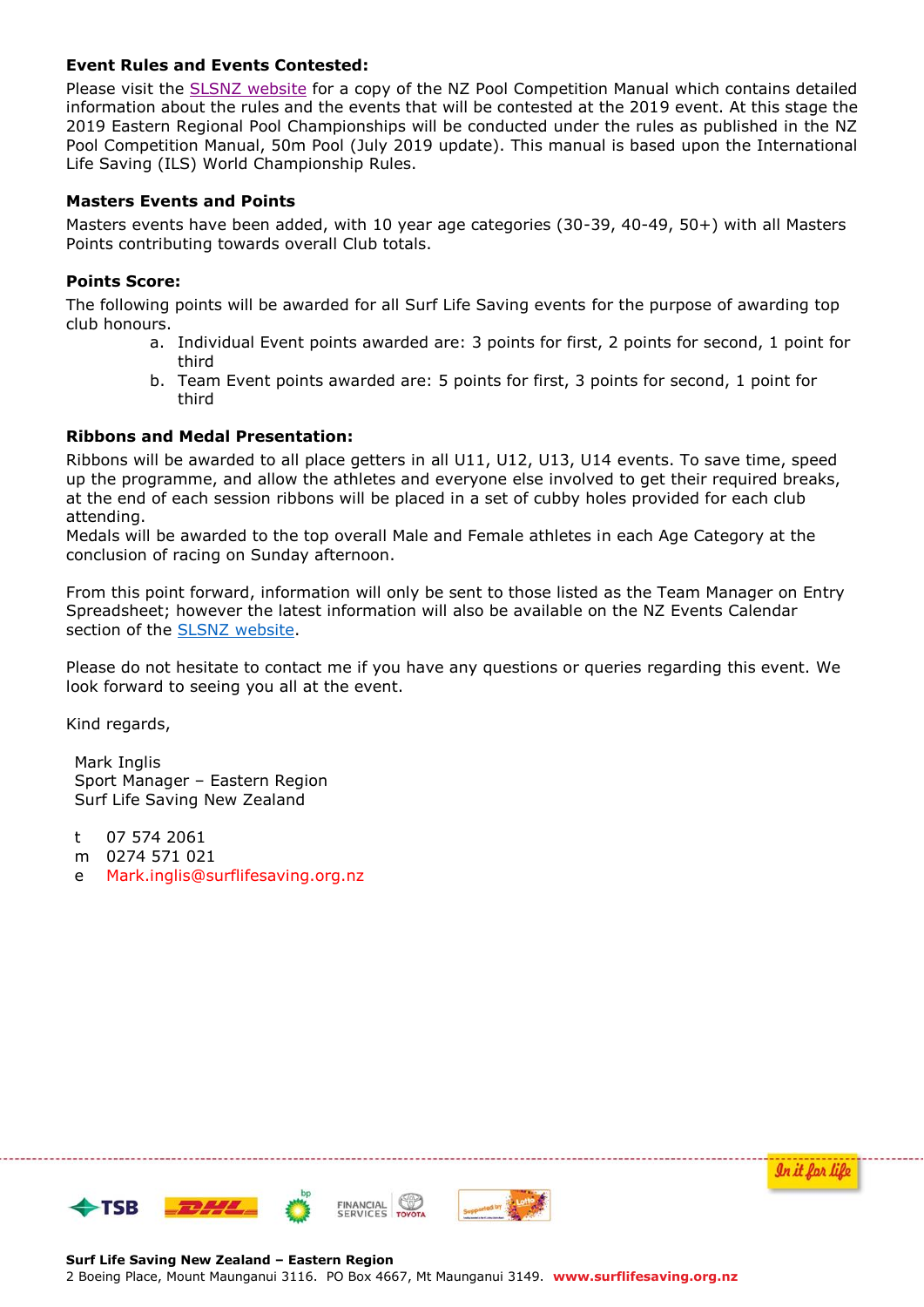

| Age          | <b>Events</b>                            | <b>Competitors</b> |
|--------------|------------------------------------------|--------------------|
|              | Under 11 Male - 50 BrickCarry            |                    |
|              | Under 11 Male - 50 Rescue Medley brick   |                    |
|              | Under 11 Male - 50 Swim with Fins        |                    |
| $\mathbf{1}$ | Under 11 Male - 50 Swim with Obstacles   |                    |
|              |                                          |                    |
| <b>JNDER</b> | Under 11 Female - 50 BrickCarry          |                    |
|              | Under 11 Female - 50 Rescue Medley brick |                    |
|              | Under 11 Female - 50 Swim with Fins      |                    |
|              | Under 11 Female - 50 Swim with Obstacles |                    |

|                 | Under 12 Male - 50 BrickCarry              | 1             |
|-----------------|--------------------------------------------|---------------|
|                 | Under 12 Male - 50 Rescue Medley brick     | 1             |
|                 | Under 12 Male - 50 Swim with Fins          | 1             |
|                 | Under 12 Male - 50 Swim with Obstacles     | 1             |
|                 | Under 12 Male - 100 Tube W/patient&fins    | 2             |
|                 | Under 12 Male - 100 4x25m Brick Relay      | 4             |
|                 | Under 12 Male - 200 4x50 Medley            | 4             |
|                 | Under 12 Male - 200 4x50 Obstacle Relay    | 4             |
|                 |                                            |               |
| <b>UNDER 12</b> | Under 12 Female - 50 BrickCarry            | 1             |
|                 | Under 12 Female - 50 Rescue Medley brick   | 1             |
|                 | Under 12 Female - 50 Swim with Fins        | 1             |
|                 | Under 12 Female - 50 Swim with Obstacles   | $\mathbf{1}$  |
|                 | Under 12 Female - 100 Tube W/patient&fins  | $\mathcal{L}$ |
|                 | Under 12 Female - 100 4x25m Brick Relay    | 4             |
|                 | Under 12 Female - 200 4x 50 Obstacle Relay | 4             |
|                 | Under 12 Female - 200 4x50m Medley         | 4             |
|                 |                                            |               |
|                 | Under 12 Mixed - 200 4x50 Medley           | 4             |
|                 | Under 12 Mixed - 200 4x50 Obstacle Relay   | 4             |

|                                   | Under 13 Male - 100 Swim with Obstacles   |  |
|-----------------------------------|-------------------------------------------|--|
|                                   | Under 13 Male - 50 BrickCarry             |  |
|                                   | Under 13 Male - 50 Rescue Medley brick    |  |
| $\frac{3}{1}$                     | Under 13 Male - 50 Swim with Fins         |  |
| $\boldsymbol{\underline{\alpha}}$ |                                           |  |
| <b>UNDEI</b>                      | Under 13 Female - 100 Swim with Obstacles |  |
|                                   | Under 13 Female - 50 BrickCarry           |  |
|                                   | Under 13 Female - 50 Rescue Medley brick  |  |
|                                   | Under 13 Female - 50 Swim with Fins       |  |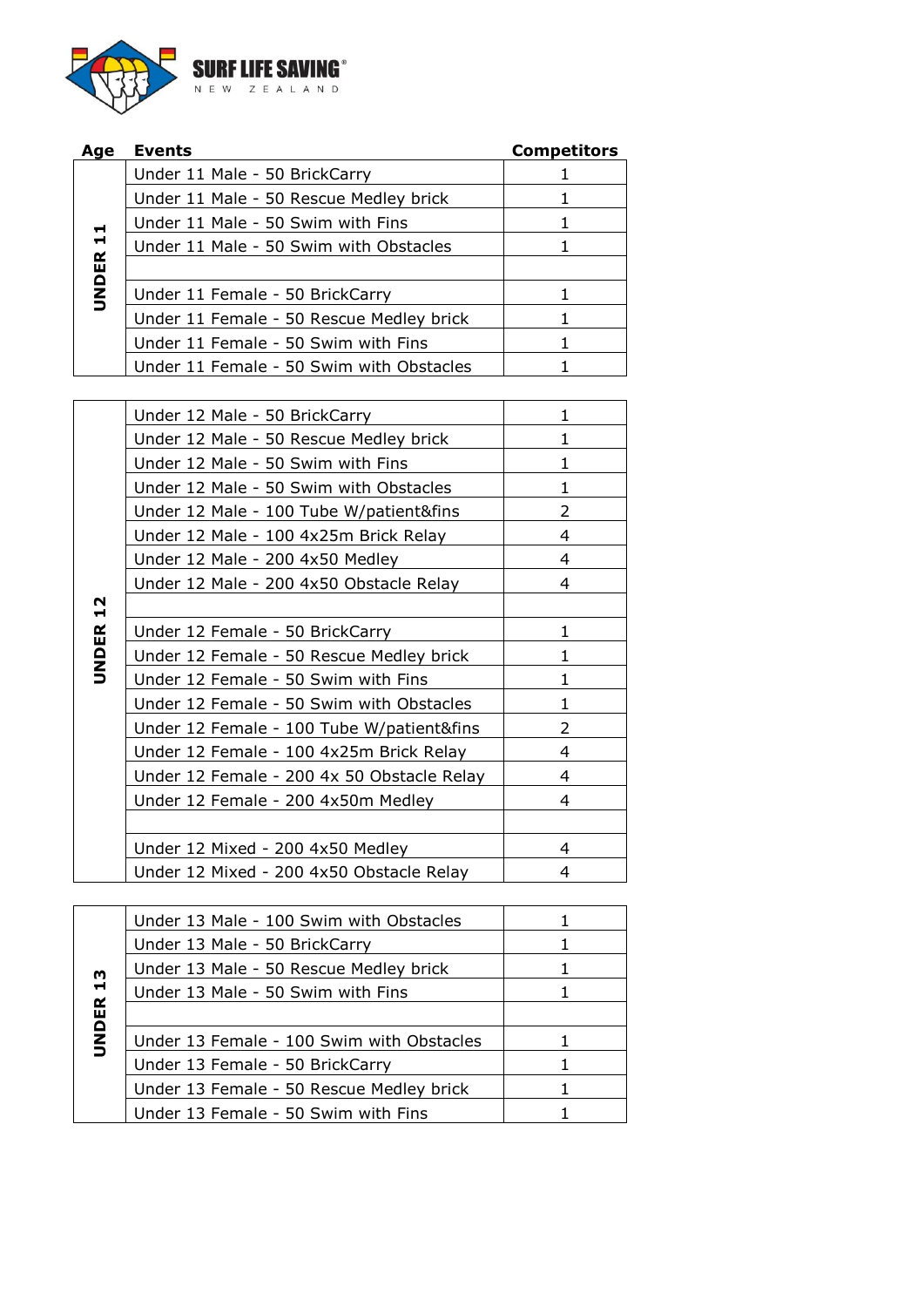| Age           | <b>Events</b>                             | <b>Competitors</b> |
|---------------|-------------------------------------------|--------------------|
|               | Under 14 Male - 100 Swim with Obstacles   | 1                  |
|               | Under 14 Male - 50 BrickCarry             | 1                  |
|               | Under 14 Male - 50 Rescue medley brick    | 1                  |
|               | Under 14 Male - 50 Swim with Fins         | 1                  |
|               | Under 14 Male - 100 Tube W/patient&fins   | $\overline{2}$     |
|               | Under 14 Male - 100 4x25m Brick Relay     | 4                  |
|               | Under 14 Male - 200 4x50 Obstacle Relay   | 4                  |
|               | Under 14 Male - 200 4x50m Medley          | 4                  |
| $\frac{1}{4}$ |                                           |                    |
|               | Under 14 Female - 100 Swim with Obstacles | 1                  |
| <b>UNDER</b>  | Under 14 Female - 50 BrickCarry           | 1                  |
|               | Under 14 Female - 50 Rescue Medley brick  | 1                  |
|               | Under 14 Female - 50 Swim with Fins       | 1                  |
|               | Under 14 Female - 100 Tube W/patient&fins | $\overline{2}$     |
|               | Under 14 Female - 100 4x25m Brick Relay   | 4                  |
|               | Under 14 Female - 200 4x50 Obstacle Relay | 4                  |
|               | Under 14 Female - 200 4x50m Medley        | 4                  |
|               |                                           |                    |
|               | Under 14 Mixed - 200 4x50 Medley          | 4                  |
|               | Under 14 Mixed - 200 4x50 Obstacle Relay  | 4                  |

| Under 16 Male - 100 Manikin Tow W/Fins    | 1             |
|-------------------------------------------|---------------|
| Under 16 Male - 100 RescueMedleyManikin   | 1             |
| Under 16 Male - 200 Swim with Obstacles   | 1             |
| Under 16 Male - 50 ManikinCarry           | 1             |
| Under 16 Male - 50 Swim with Fins         | 1             |
| Under 16 Male - 100 ManikinCarryW/fins    | 1             |
| Under 16 Male - 50 Line Throw             | $\mathcal{P}$ |
| Under 16 Male - 200 4x50m Medley          | 4             |
| Under 16 Male - 100 4x25m Manikin Relay   | 4             |
| Under 16 Male - 200 4x50 Obstacle Relay   | 4             |
|                                           |               |
| Under 16 Female - 100 Manikin Tow W/Fins  | 1             |
| Under 16 Female - 100 RescueMedleyManikin | 1             |
| Under 16 Female - 200 Swim with Obstacles | 1             |
| Under 16 Female - 50 ManikinCarry         | 1             |
| Under 16 Female - 50 Swim with Fins       | 1             |
| Under 16 Female - 100 ManikinCarryW/fins  | 1             |
| Under 16 Female - 50 Line Throw           | 2             |
| Under 16 Female - 200 4x50 Obstacle Relay | 4             |
| Under 16 Female - 200 4x50m Medley        | 4             |
| Under 16 Female - 100 4x25m Manikin Relay | 4             |
|                                           |               |
| Under 16 Mixed - 200 4x50 Obstacle Relay  | 4             |
| Under 16 Mixed - 200 4x50m Medley         | 4             |

**UNDER 16**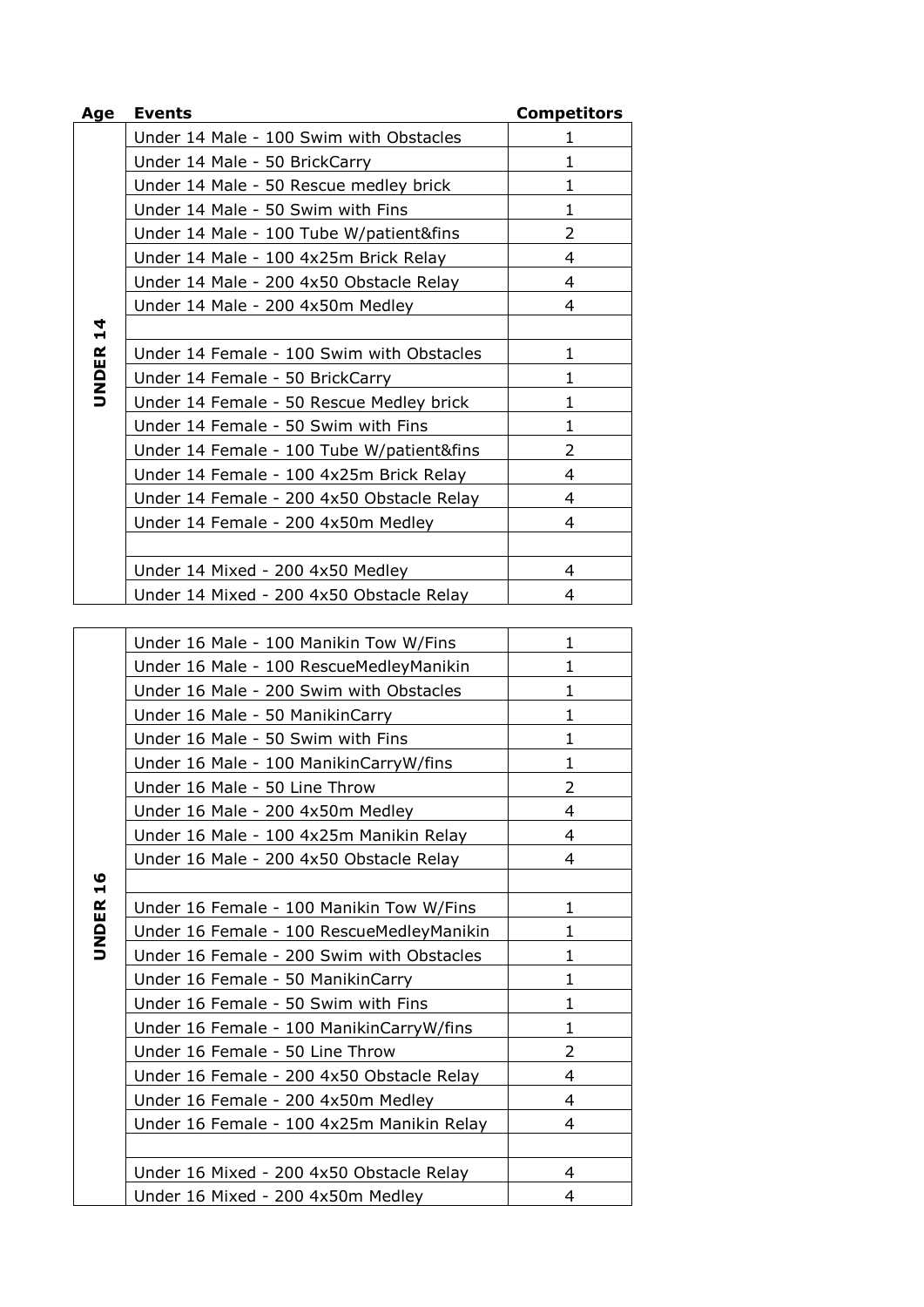| Age                 | <b>Events</b>                             | <b>Competitors</b> |
|---------------------|-------------------------------------------|--------------------|
|                     | Under 19 Male - 50 Swim with Fins         | 1                  |
|                     | Under 19 Male - 50 ManikinCarry           | 1                  |
|                     | Under 19 Male - 100 ManikinCarryW/fins    | $\mathbf{1}$       |
|                     | Under 19 Male - 100 Manikin Tow W/Fins    | $\mathbf{1}$       |
|                     | Under 19 Male - 100 RescueMedleyManikin   | 1                  |
|                     | Under 19 Male - 200 Swim with Obstacles   | 1                  |
|                     | Under 19 Male - 200 Super Lifesaver       | 1                  |
|                     |                                           |                    |
|                     | Under 19 Male - 50 Line Throw             | $\overline{2}$     |
|                     | Under 19 Male - 100 4x25m Manikin Relay   | 4                  |
|                     | Under 19 Male - 200 4x50 Obstacle Relay   | 4                  |
|                     | Under 19 Male - 200 4x50m Medley          | 4                  |
|                     |                                           |                    |
|                     | Under 19 Female - 50 Swim with Fins       | $\mathbf{1}$       |
| UNDER <sub>19</sub> | Under 19 Female - 50 ManikinCarry         | 1                  |
|                     | Under 19 Female - 100 ManikinCarryW/fins  | 1                  |
|                     | Under 19 Female - 100 Manikin Tow W/Fins  | $\mathbf 1$        |
|                     | Under 19 Female - 100 RescueMedleyManikin | $\mathbf{1}$       |
|                     | Under 19 Female - 200 Swim with Obstacles | $\mathbf 1$        |
|                     | Under 19 Female - 200 Super Lifesaver     | 1                  |
|                     |                                           |                    |
|                     | Under 19 Female - 50 Line Throw           | $\overline{2}$     |
|                     | Under 19 Female - 100 4x25m Manikin Relay | 4                  |
|                     | Under 19 Female - 200 4x50 Obstacle Relay | 4                  |
|                     | Under 19 Female - 200 4x50m Medley        | 4                  |
|                     |                                           |                    |
|                     | Under 19 Mixed - 200 4x50 Obstacle Relay  | 4                  |
|                     | Under 19 Mixed - 200 4x50m Medley         | 4                  |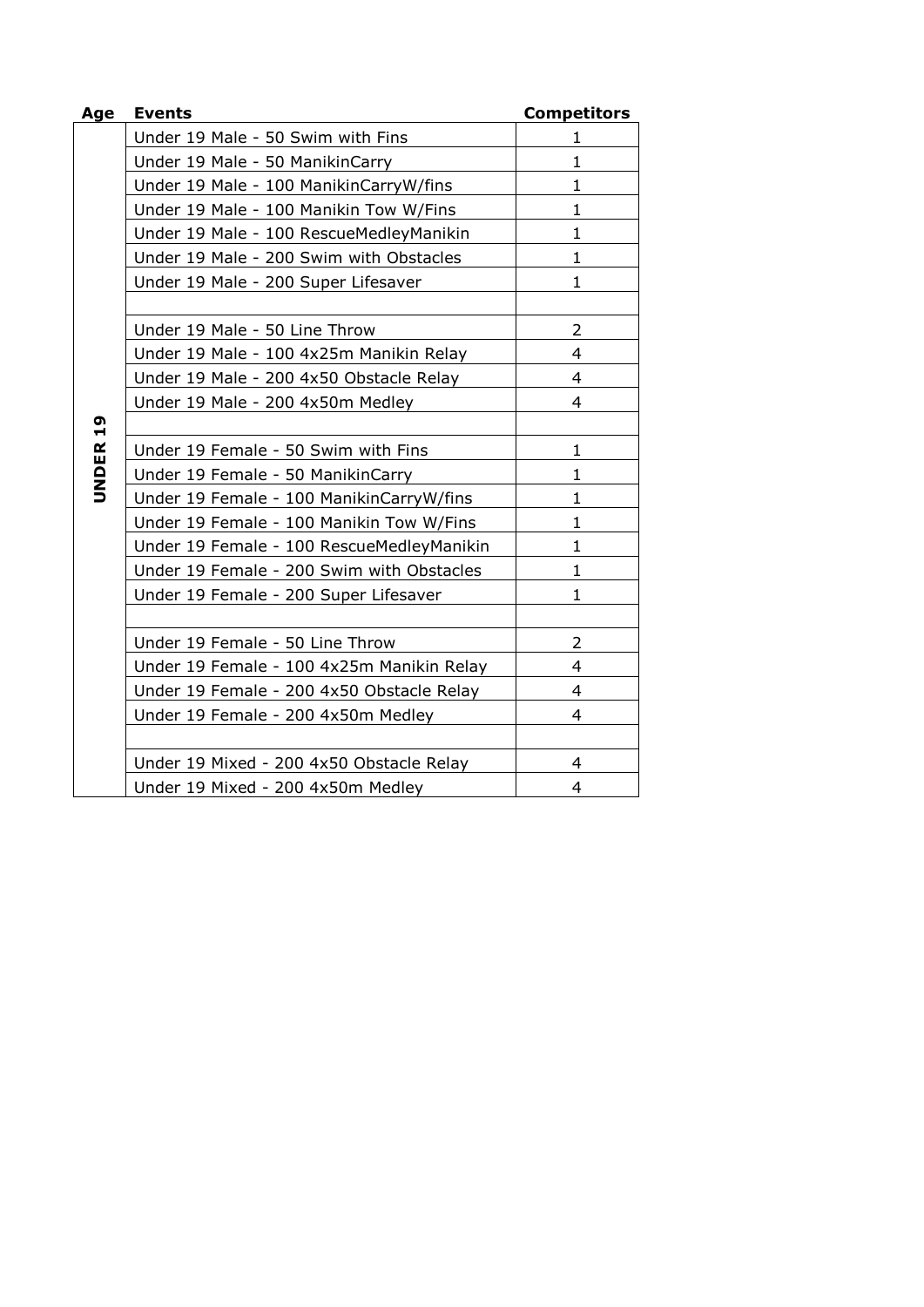| Age  | <b>Events</b>                          | <b>Competitors</b> |
|------|----------------------------------------|--------------------|
|      | Open Male - 100 OpenManikinTowW/fins   | 1                  |
|      | Open Male - 100 RescueMedleyManikin    | $\mathbf{1}$       |
|      | Open Male - 200 swim with Obstacles    | $\mathbf{1}$       |
|      | Open Male - 50 ManikinCarry            | $\mathbf{1}$       |
|      | Open Male - 50 Open Swim with Fins     | $\mathbf{1}$       |
|      | Open Male - 100 ManikinCarryW/fins     | 1                  |
|      | Open Male - 200 Super Lifesaver        | $\mathbf{1}$       |
|      | Open Male - 50 Line Throw              | 2                  |
|      | Open Male - 100 4x25m Manikin Relay    | $\overline{4}$     |
|      | Open Male - 200 Open 4x50m Medley      | 4                  |
|      | Open Male - 200 4x50 Open Obstacle     | 4                  |
|      |                                        |                    |
|      | Open Female - 100 OpenManikinTowW/Fins | $\mathbf{1}$       |
| Open | Open Female - 100 RescueMedleyManikin  | $\mathbf{1}$       |
|      | Open Female - 200 Swim with obstacles  | 1                  |
|      | Open Female - 50 Open ManikinCarry     | 1                  |
|      | Open Female - 50 Open Swim with Fins   | $\mathbf{1}$       |
|      | Open Female - 100 ManikinCarryW/fins   | $\mathbf{1}$       |
|      | Open Female - 200 Super Lifesaver      | 1                  |
|      | Open Female - 50 Line Throw            | 2                  |
|      | Open Female - 200 4x25m Manikin Relay  | $\overline{4}$     |
|      | Open Female - 200 Open 4x50m Medley    | 4                  |
|      | Open Female - 200 Open 4x50m Obstacle  | 4                  |
|      |                                        |                    |
|      | Open Mixed - 200 4x50 Medley           | 4                  |
|      | Open Mixed - 200 4x50 Obstacle Relay   | 4                  |
|      | Open Mixed - 300 6x50 MEGA Relay       | 6                  |